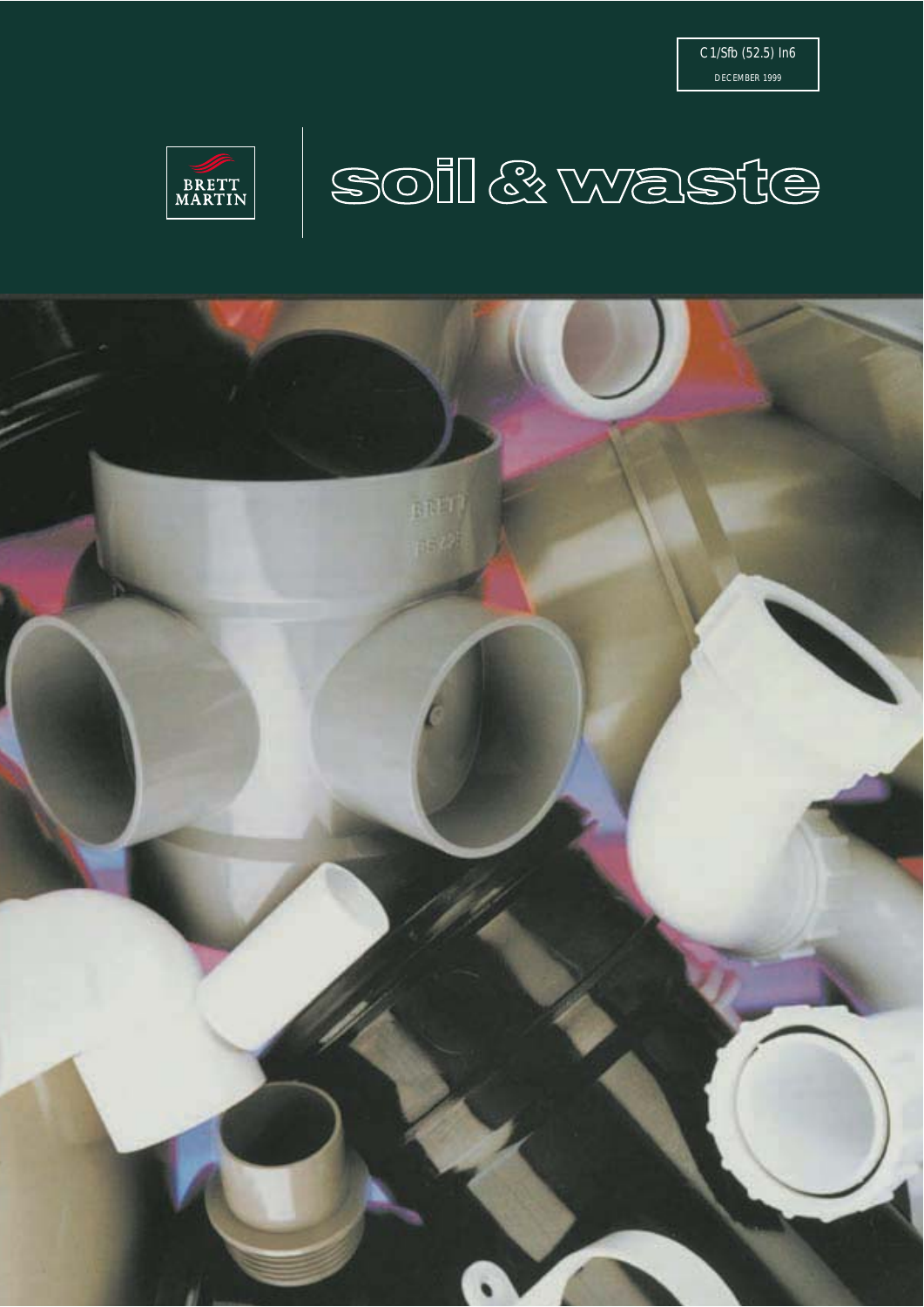

**When you select a soil or waste system, you need to be sure of its pedigree, convinced of its ability to perform and confident of enduring quality. The excellence of Brett Martin Soil & Waste Systems is recognised through the company's achievement of BS EN ISO 9002. You can be confident, that as a BSI Registered Firm our Quality Assurance programme guarantees that Brett Martin Soil & Waste Systems are first class products.**

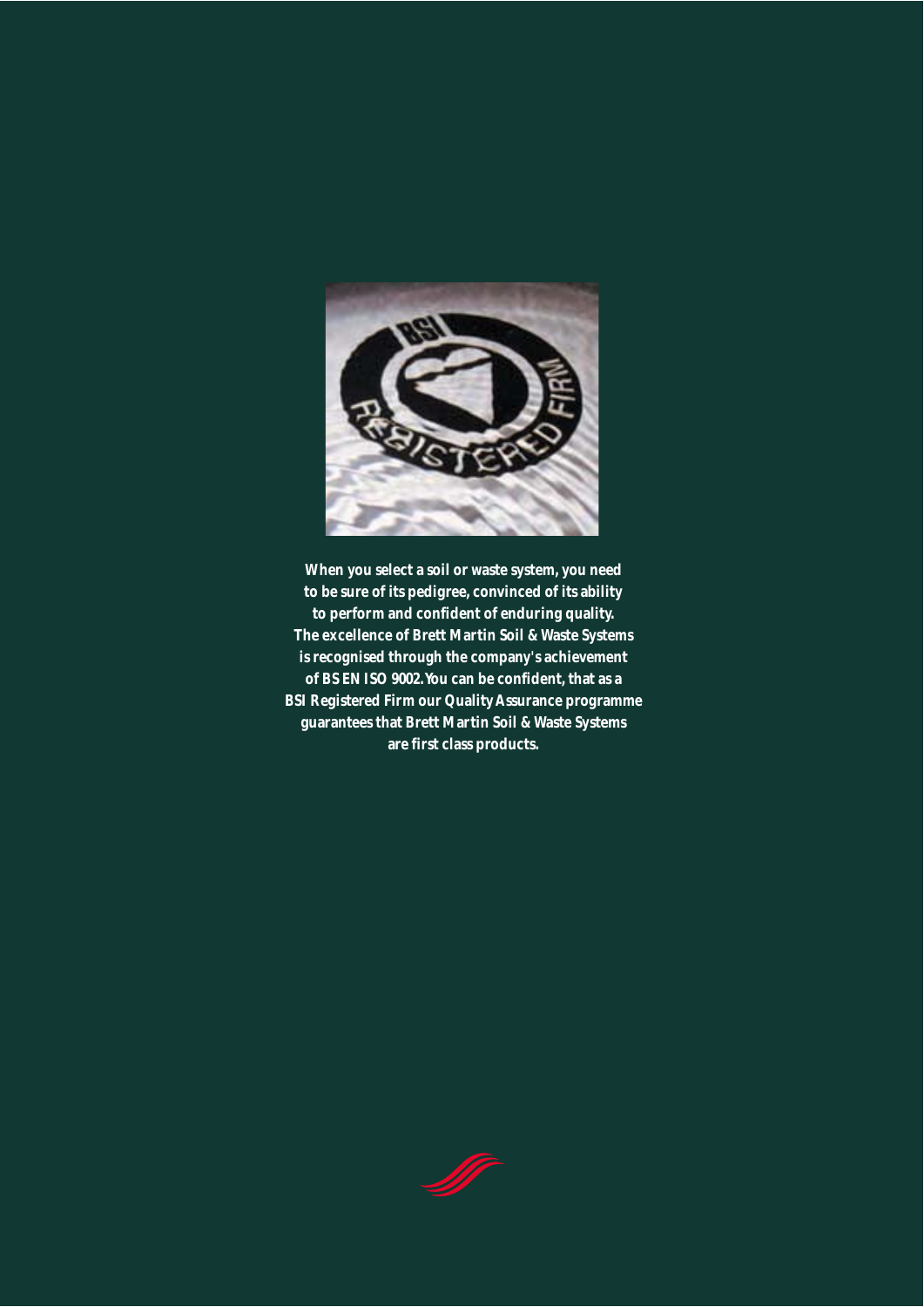

# SOII & Wast ke

**Brett Martin Soil & Waste is a comprehensive range of plastic above ground drainage systems which caters for all soil and waste applications in domestic, commercial and public buildings. Installers can opt for either Brett Martin's Push-fit or Solvent Weld systems, each offering fast installation and maximum durability.**



*Solvent Weld Waste*



*Solvent Weld Soil*









*Push-fit Soil Universal Traps*

**Each system comprises a complete component range available in a choice of sizes and colours, including the popular Olive Grey solvent option.**

**Compatibility with other systems is easily achieved with the system's seals and adaptors, while Brett Martin's range of Traps and Overflow fittings are fully universal. These Soil & Waste systems are just part of the Brett Martin integrated drainage system which also includes four Rainwater systems and an extensive programme of Underground drainage products.**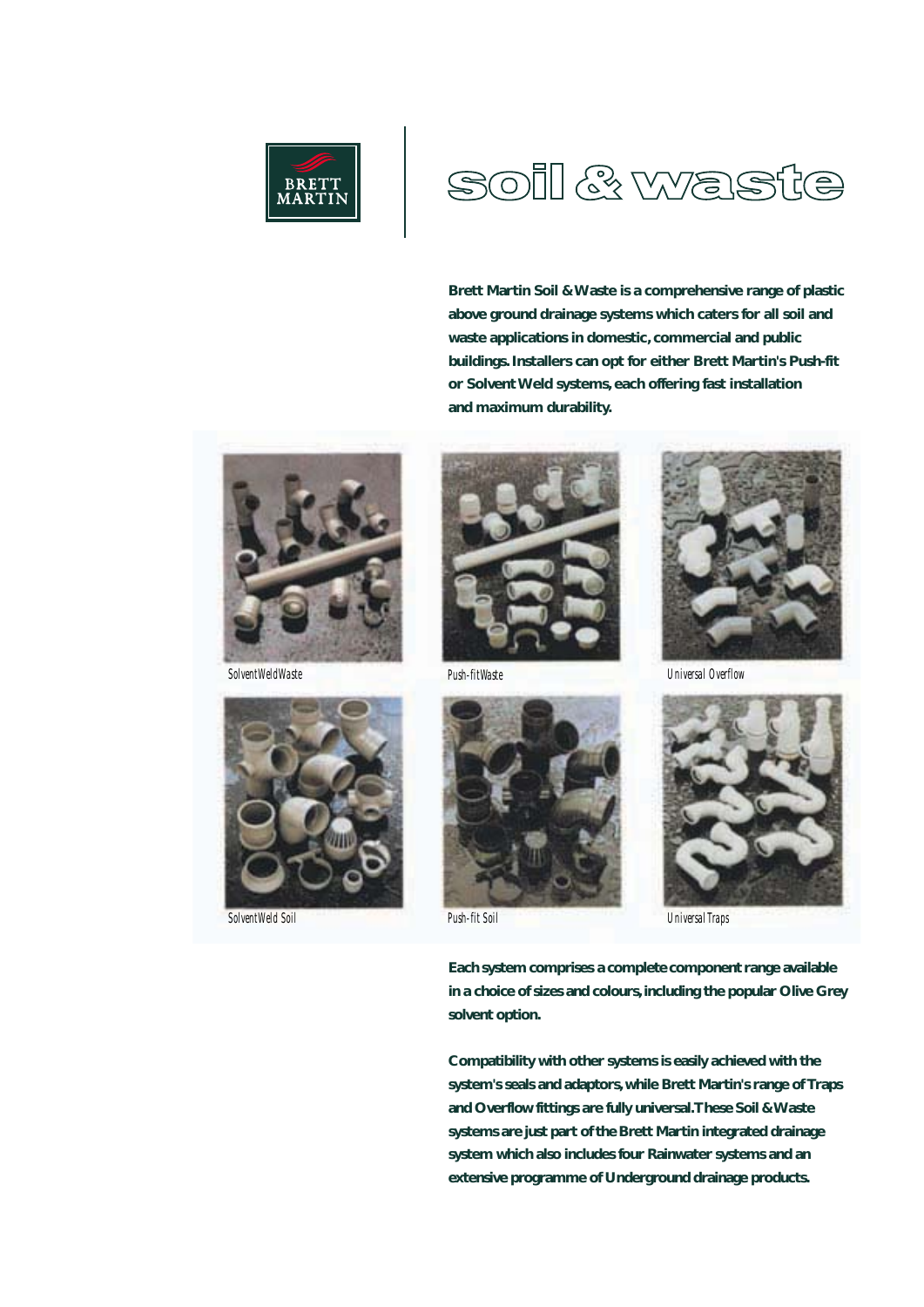









135° SOLVENT BRANCH ACCESS PLUG ACCESS PLUG SHORT BOSS PIPE

921/2 PUSH-FIT BRANCH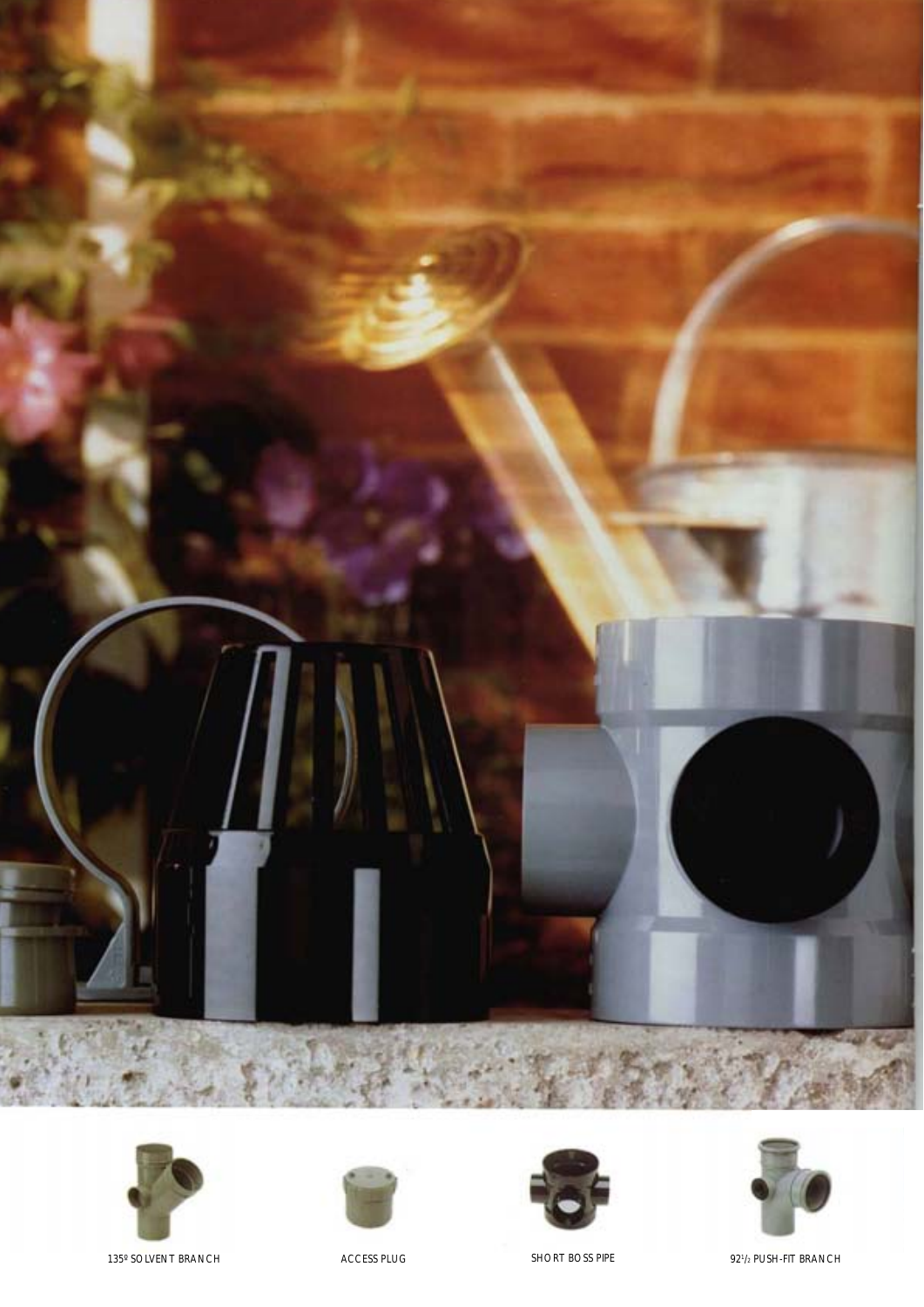





# soil & waste

#### **110mm SOLVENT WELD PUSH-FIT**

PVCu SOIL SYSTEM



Brett Martin Solvent Weld Soil is a complete 110mm system which has been specifically designed for Solvent Weld jointing. The system to BS4514 is available in Black and the industry compatible Olive Grey colour which also co-ordinates with Brett Martin Solvent Weld Waste.

A full range of components is available and includes branches, boss fittings, bends and adaptors to ensure maximum efficiency for the installer.

Use of the Brett Martin Air Admittance Valve enables venting to be achieved without having to pass the soil pipe through the roof.

# **110mm 160mm** PVCu SOIL SYSTEM



Brett Martin Push-fit Soil is a highly adaptable system which is fully compatible with other above ground drainage systems, making it ideal for a wide range of soil applications. The provision of long lasting rubber seals, retained by strong snap caps, gives the convenience of Push-fit installation plus prolonged reliability.

This 110mm system is available in Black, Grey, Brown and White and the 160mm system is available in Grey. At ground level these Soil systems can be integrated into Brett Martin Underground Drainage Systems.

#### **SOIL SPECIFICATIONS**

| <b>DESCRIPTION</b>  | $\star$ | <b>BS</b>     | SIZE mm | OLIVE<br>GREY | GRFY | <b>BLACK IBROWN WHITE</b> |  |
|---------------------|---------|---------------|---------|---------------|------|---------------------------|--|
| PUSH-FIT            |         | <b>BS4514</b> | 110     |               |      |                           |  |
| PUSH-FIT            |         | <b>BS4514</b> | 160     |               |      |                           |  |
| <b>SOLVENT WELD</b> |         | <b>BS4514</b> | 110     |               |      |                           |  |

\* U - PVCu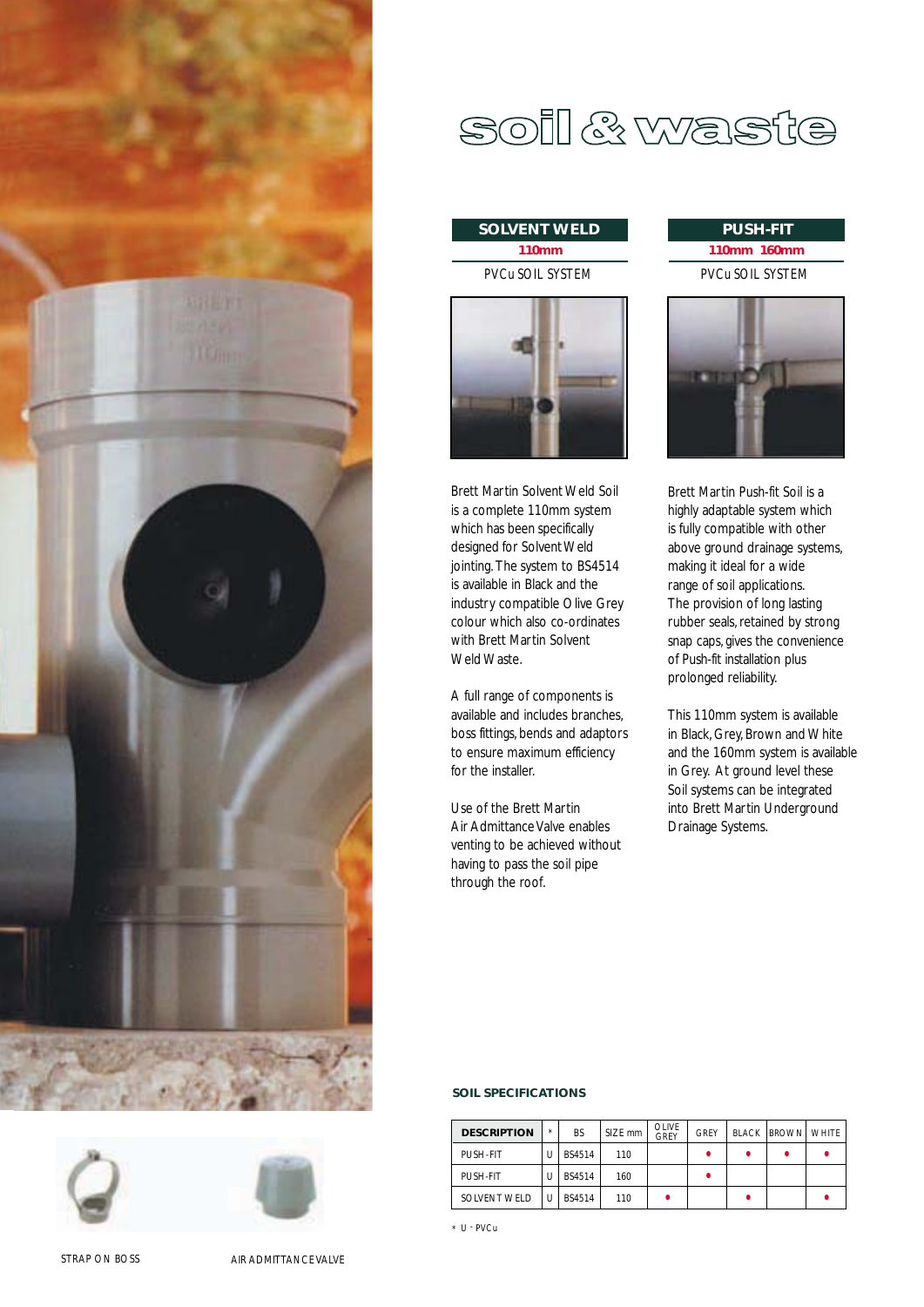









TUBULAR 'S' OUTLET AIR ADMITTANCE VALVE 1 221/2º PUSH-FIT BEND 921/2º SOLVENT TEE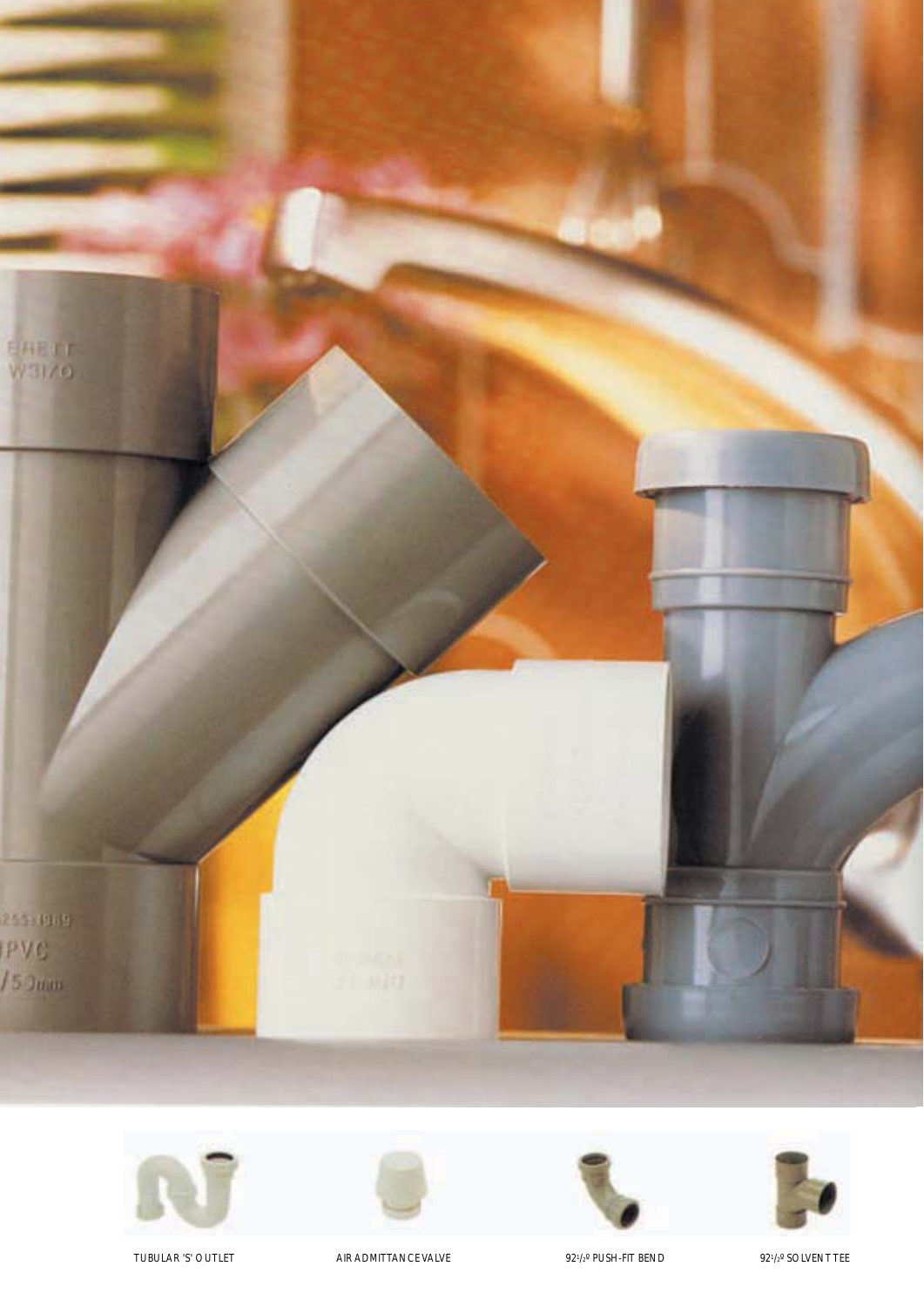





ACCESS PLUG 921/2º PUSH-FIT TEE

# SOII & Waste

# **32mm 40mm 50mm** MuPVC WASTE SYSTEM **SOLVENT WELD**



Brett Martin Solvent Weld Waste in MuPVC is an extremely durable system offering secure solvent jointing. MuPVC performs better than other plastics and, in its Olive Grey option, is colour matched to Brett Martin Solvent Soil and many other systems.

A comprehensive component range is available in 32mm, 40mm and 50mm diameters.

> **32mm 40mm** POLYPROPYLENE TRAPS

A complete range of universal compression joint traps is available in 32mm and 40mm sizes. These include Tubular "P" and "S" traps, bottle traps, bath and washing machine traps.

**TRAPS**

# **32mm 40mm 50mm** P.P WASTE SYSTEM **PUSH-FIT**



Brett Martin Push-fit Waste is a cost effective and easy to install polypropylene system, ideal for industrial and domestic installations particularly in situations where access is limited.

Reliable water tight joints are maintained by the system's close fitting rubber ring seals. 32mm and 40mm systems to BS5254 are available in White, Grey, Brown and Black. The 50mm system is available in Grey.

### **21.5mm OVERFLOW**

#### MuPVC OVERFLOW SYSTEM

A complete 21.5mm Overflow system is produced in superior, MuPVC, giving the option of hot water applications. Jointing can be achieved by Solvent Weld or Push-fit.

#### **WASTE SPECIFICATIONS**

| <b>DESCRIPTION</b>     | $\star$ | <b>BS</b>     | SIZE mm | <b>OLIVE</b><br><b>GREY</b> | <b>GREY</b> | <b>WHITE</b> | <b>BLACK</b> | <b>BROWN</b> |
|------------------------|---------|---------------|---------|-----------------------------|-------------|--------------|--------------|--------------|
| SOLVENT WELD           | M       | <b>BS5255</b> | 32.40   |                             |             |              |              |              |
| <b>SOLVENT WELD</b>    | M       | BS5255        | 50      |                             |             |              |              |              |
| PUSH-FIT               | P       | <b>BS5254</b> | 32.40   |                             | ٠           |              |              |              |
| PUSH-FIT               | P       | <b>BS5254</b> | 50      |                             | ٠           |              |              |              |
| <b>OVERFLOW SYSTEM</b> | M       |               | 21.5    |                             | ٠           |              |              |              |
| <b>TRAPS</b>           | P       | <b>BS3943</b> | 32.40   |                             |             |              |              |              |

\* M - MuPVC P - POLYPROPYLENE